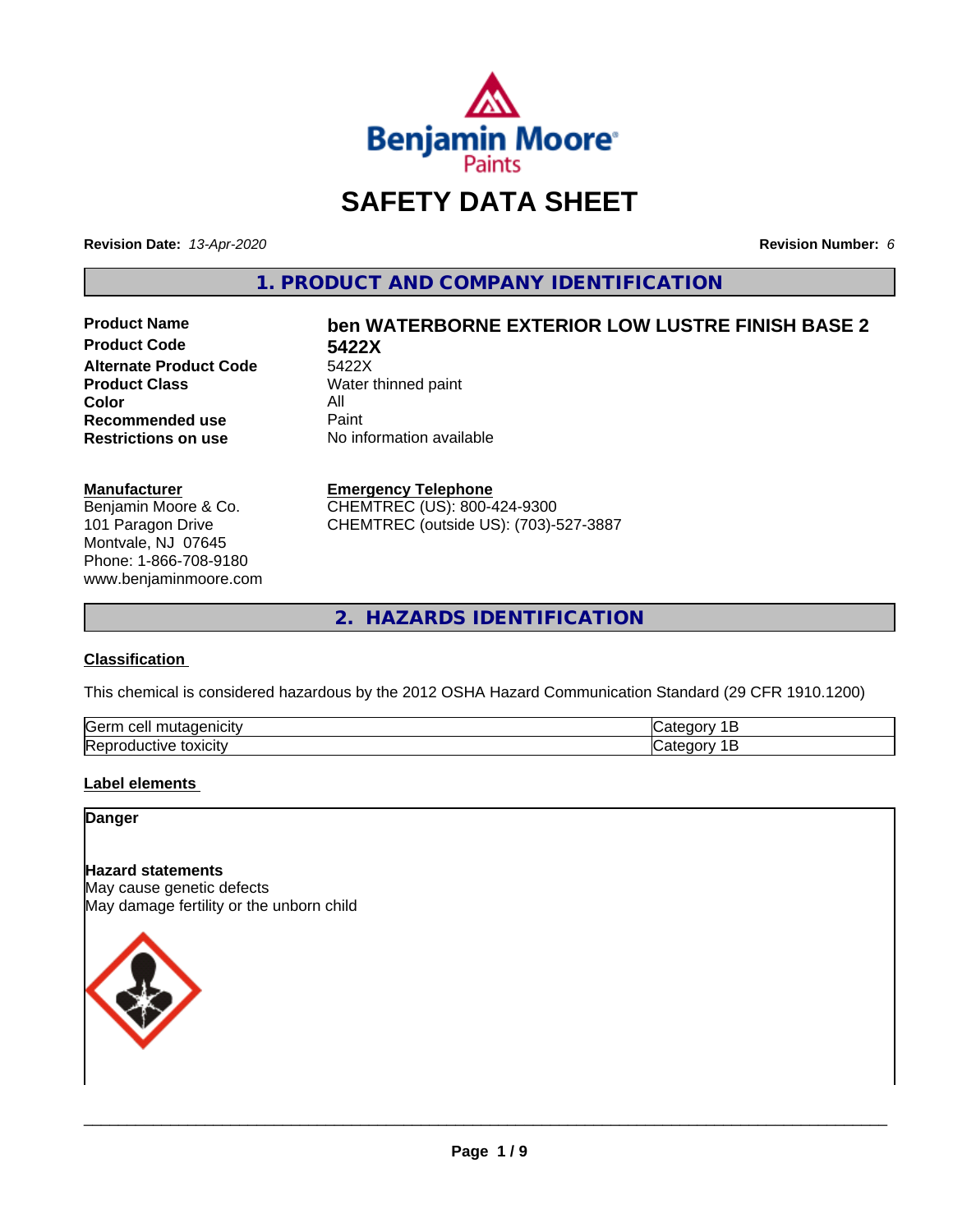**Appearance** liquid **Odor 11** Odor little or no odor

#### **Precautionary Statements - Prevention**

Obtain special instructions before use Do not handle until all safety precautions have been read and understood Use personal protective equipment as required

#### **Precautionary Statements - Response**

IF exposed or concerned: Get medical advice/attention

#### **Precautionary Statements - Storage**

Store locked up

#### **Precautionary Statements - Disposal** Dispose of contents/container to an approved waste disposal plant

#### **Hazards not otherwise classified (HNOC)**

Not applicable

#### **Other information**

No information available

### **3. COMPOSITION INFORMATION ON COMPONENTS**

\_\_\_\_\_\_\_\_\_\_\_\_\_\_\_\_\_\_\_\_\_\_\_\_\_\_\_\_\_\_\_\_\_\_\_\_\_\_\_\_\_\_\_\_\_\_\_\_\_\_\_\_\_\_\_\_\_\_\_\_\_\_\_\_\_\_\_\_\_\_\_\_\_\_\_\_\_\_\_\_\_\_\_\_\_\_\_\_\_\_\_\_\_

| <b>Chemical name</b>                         | CAS No.    | Weight-%    |
|----------------------------------------------|------------|-------------|
| Titanium dioxide                             | 13463-67-7 | $10 - 15$   |
| Nepheline syenite                            | 37244-96-5 | $5 - 10$    |
| Zinc oxide                                   | 1314-13-2  | $-5$        |
| Sodium C14-C16 olefin sulfonate              | 68439-57-6 | $0.1 - 0.5$ |
| Carbamic acid, 1H-benzimidazol-2-yl-, methyl | 10605-21-7 | $0.1 - 0.5$ |
| ester                                        |            |             |

|                                                  | 4. FIRST AID MEASURES                                                                                    |
|--------------------------------------------------|----------------------------------------------------------------------------------------------------------|
| <b>General Advice</b>                            | If symptoms persist, call a physician. Show this safety data sheet to the doctor in<br>attendance.       |
| <b>Eye Contact</b>                               | Rinse thoroughly with plenty of water for at least 15 minutes and consult a<br>physician.                |
| <b>Skin Contact</b>                              | Wash off immediately with soap and plenty of water while removing all<br>contaminated clothes and shoes. |
| <b>Inhalation</b>                                | Move to fresh air. If symptoms persist, call a physician.                                                |
| Ingestion                                        | Clean mouth with water and afterwards drink plenty of water. Consult a physician<br>if necessary.        |
| <b>Most Important</b><br><b>Symptoms/Effects</b> | None known.                                                                                              |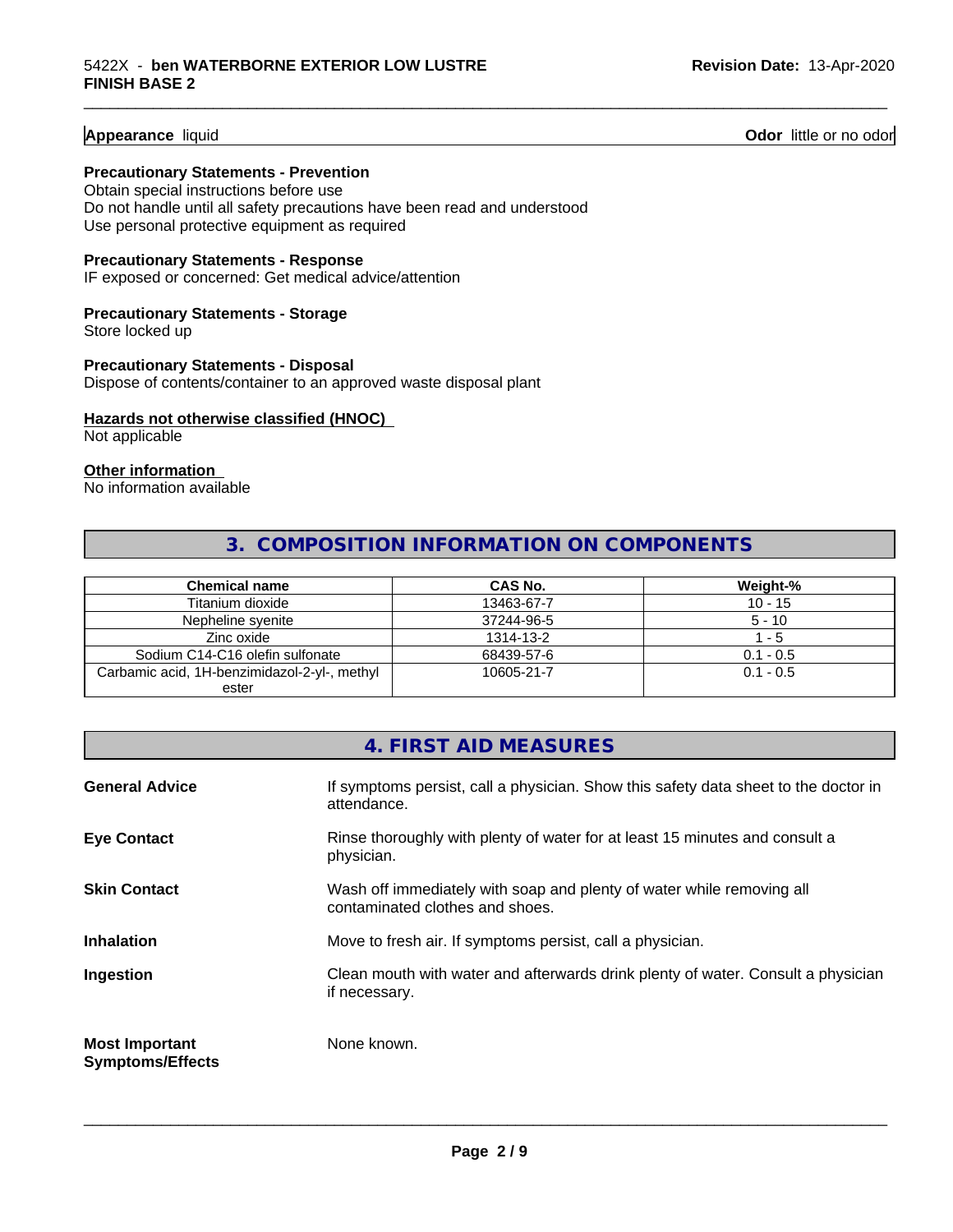| <b>Notes To Physician</b>                                                        | Treat symptomatically. |                                                                      |  |                                                                                                                 |
|----------------------------------------------------------------------------------|------------------------|----------------------------------------------------------------------|--|-----------------------------------------------------------------------------------------------------------------|
| 5. FIRE-FIGHTING MEASURES                                                        |                        |                                                                      |  |                                                                                                                 |
| <b>Suitable Extinguishing Media</b>                                              |                        | circumstances and the surrounding environment.                       |  | Use extinguishing measures that are appropriate to local                                                        |
| Protective equipment and precautions for firefighters                            |                        | and full protective gear.                                            |  | As in any fire, wear self-contained breathing apparatus<br>pressure-demand, MSHA/NIOSH (approved or equivalent) |
| <b>Specific Hazards Arising From The Chemical</b>                                |                        | Closed containers may rupture if exposed to fire or<br>extreme heat. |  |                                                                                                                 |
| <b>Sensitivity to mechanical impact</b>                                          |                        | No                                                                   |  |                                                                                                                 |
| Sensitivity to static discharge                                                  |                        | No                                                                   |  |                                                                                                                 |
| <b>Flash Point Data</b><br>Flash point (°F)<br>Flash Point (°C)<br><b>Method</b> |                        | Not applicable<br>Not applicable<br>Not applicable                   |  |                                                                                                                 |
| <b>Flammability Limits In Air</b>                                                |                        |                                                                      |  |                                                                                                                 |
| Lower flammability limit:<br><b>Upper flammability limit:</b>                    |                        | Not applicable<br>Not applicable                                     |  |                                                                                                                 |
| Health: 2<br><b>NFPA</b>                                                         | Flammability: 0        | Instability: 0                                                       |  | <b>Special: Not Applicable</b>                                                                                  |
| <b>NFPA Legend</b><br>0 - Not Hazardous                                          |                        |                                                                      |  |                                                                                                                 |

\_\_\_\_\_\_\_\_\_\_\_\_\_\_\_\_\_\_\_\_\_\_\_\_\_\_\_\_\_\_\_\_\_\_\_\_\_\_\_\_\_\_\_\_\_\_\_\_\_\_\_\_\_\_\_\_\_\_\_\_\_\_\_\_\_\_\_\_\_\_\_\_\_\_\_\_\_\_\_\_\_\_\_\_\_\_\_\_\_\_\_\_\_

- 1 Slightly
- 2 Moderate
- 3 High
- 4 Severe

*The ratings assigned are only suggested ratings, the contractor/employer has ultimate responsibilities for NFPA ratings where this system is used.*

*Additional information regarding the NFPA rating system is available from the National Fire Protection Agency (NFPA) at www.nfpa.org.*

#### **6. ACCIDENTAL RELEASE MEASURES**

| <b>Personal Precautions</b>      | Avoid contact with skin, eyes and clothing. Ensure adequate ventilation.                             |
|----------------------------------|------------------------------------------------------------------------------------------------------|
| <b>Other Information</b>         | Prevent further leakage or spillage if safe to do so.                                                |
| <b>Environmental precautions</b> | See Section 12 for additional Ecological Information.                                                |
| <b>Methods for Cleaning Up</b>   | Soak up with inert absorbent material. Sweep up and shovel into suitable<br>containers for disposal. |
|                                  |                                                                                                      |

#### **7. HANDLING AND STORAGE**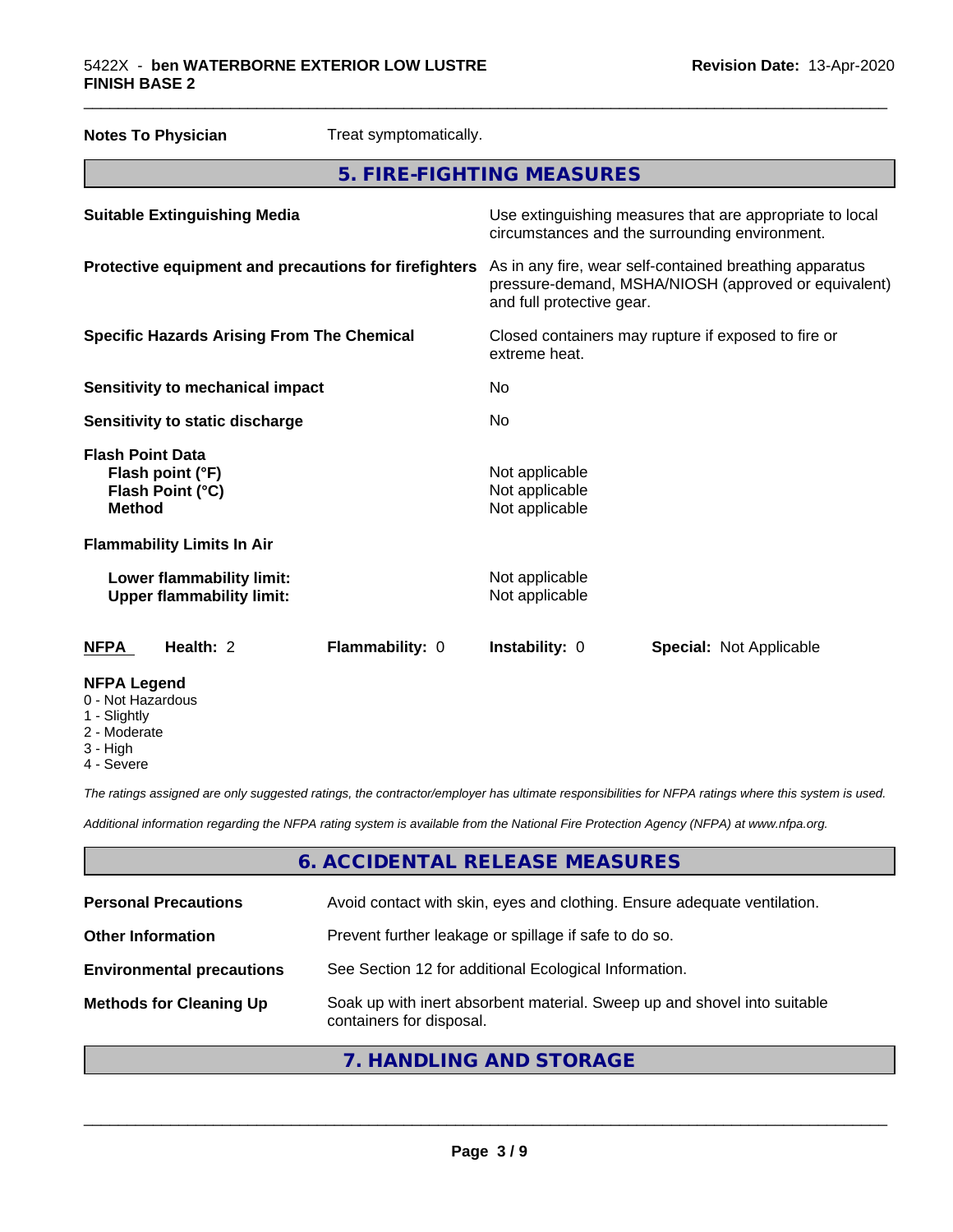| <b>Handling</b>               | Avoid contact with skin, eyes and clothing. Avoid breathing vapors, spray mists or<br>sanding dust. In case of insufficient ventilation, wear suitable respiratory<br>equipment. |
|-------------------------------|----------------------------------------------------------------------------------------------------------------------------------------------------------------------------------|
| <b>Storage</b>                | Keep container tightly closed. Keep out of the reach of children.                                                                                                                |
| <b>Incompatible Materials</b> | No information available                                                                                                                                                         |

\_\_\_\_\_\_\_\_\_\_\_\_\_\_\_\_\_\_\_\_\_\_\_\_\_\_\_\_\_\_\_\_\_\_\_\_\_\_\_\_\_\_\_\_\_\_\_\_\_\_\_\_\_\_\_\_\_\_\_\_\_\_\_\_\_\_\_\_\_\_\_\_\_\_\_\_\_\_\_\_\_\_\_\_\_\_\_\_\_\_\_\_\_

### **8. EXPOSURE CONTROLS/PERSONAL PROTECTION**

#### **Exposure Limits**

| <b>Chemical name</b> | <b>ACGIH TLV</b>                                  | <b>OSHA PEL</b>           |
|----------------------|---------------------------------------------------|---------------------------|
| Titanium dioxide     | TWA: $10 \text{ mg/m}^3$                          | 15 mg/m $3$ - TWA         |
| Zinc oxide           | STEL: 10 mg/m <sup>3</sup> respirable particulate | $5 \text{ mg/m}^3$ - TWA  |
|                      | matter                                            | $15 \text{ mg/m}^3$ - TWA |
|                      | TWA: $2 \text{ mg/m}^3$ respirable particulate    |                           |
|                      | matter                                            |                           |

#### **Legend**

ACGIH - American Conference of Governmental Industrial Hygienists Exposure Limits OSHA - Occupational Safety & Health Administration Exposure Limits N/E - Not Established

| <b>Engineering Measures</b>          | Ensure adequate ventilation, especially in confined areas.                                                                                                                                                                                                                                                                                                          |
|--------------------------------------|---------------------------------------------------------------------------------------------------------------------------------------------------------------------------------------------------------------------------------------------------------------------------------------------------------------------------------------------------------------------|
| <b>Personal Protective Equipment</b> |                                                                                                                                                                                                                                                                                                                                                                     |
| <b>Eye/Face Protection</b>           | Safety glasses with side-shields.                                                                                                                                                                                                                                                                                                                                   |
| <b>Skin Protection</b>               | Protective gloves and impervious clothing.                                                                                                                                                                                                                                                                                                                          |
| <b>Respiratory Protection</b>        | Use only with adequate ventilation. In operations where exposure limits are<br>exceeded, use a NIOSH approved respirator that has been selected by a<br>technically qualified person for the specific work conditions. When spraying the<br>product or applying in confined areas, wear a NIOSH approved respirator<br>specified for paint spray or organic vapors. |
| <b>Hygiene Measures</b>              | Avoid contact with skin, eyes and clothing. Remove and wash contaminated<br>clothing before re-use. Wash thoroughly after handling.                                                                                                                                                                                                                                 |

### **9. PHYSICAL AND CHEMICAL PROPERTIES**

| Appearance              |
|-------------------------|
| Odor                    |
| <b>Odor Threshold</b>   |
| Density (Ibs/gal)       |
| <b>Specific Gravity</b> |
| рH                      |
| <b>Viscosity (cps)</b>  |
| Solubility(ies)         |
| <b>Water solubility</b> |
| <b>Evaporation Rate</b> |
| Vapor pressure          |
| Vapor density           |

**Appearance** and the contract of the contract of the contract of the contract of the contract of the contract of the contract of the contract of the contract of the contract of the contract of the contract of the contract little or no odor **No information available** 10.0 - 10.4 **Specific Gravity** 1.19 - 1.25 **No information available Viscosity (cps)** No information available **No information available No information available Evaporation Rate** No information available **No information available No information available**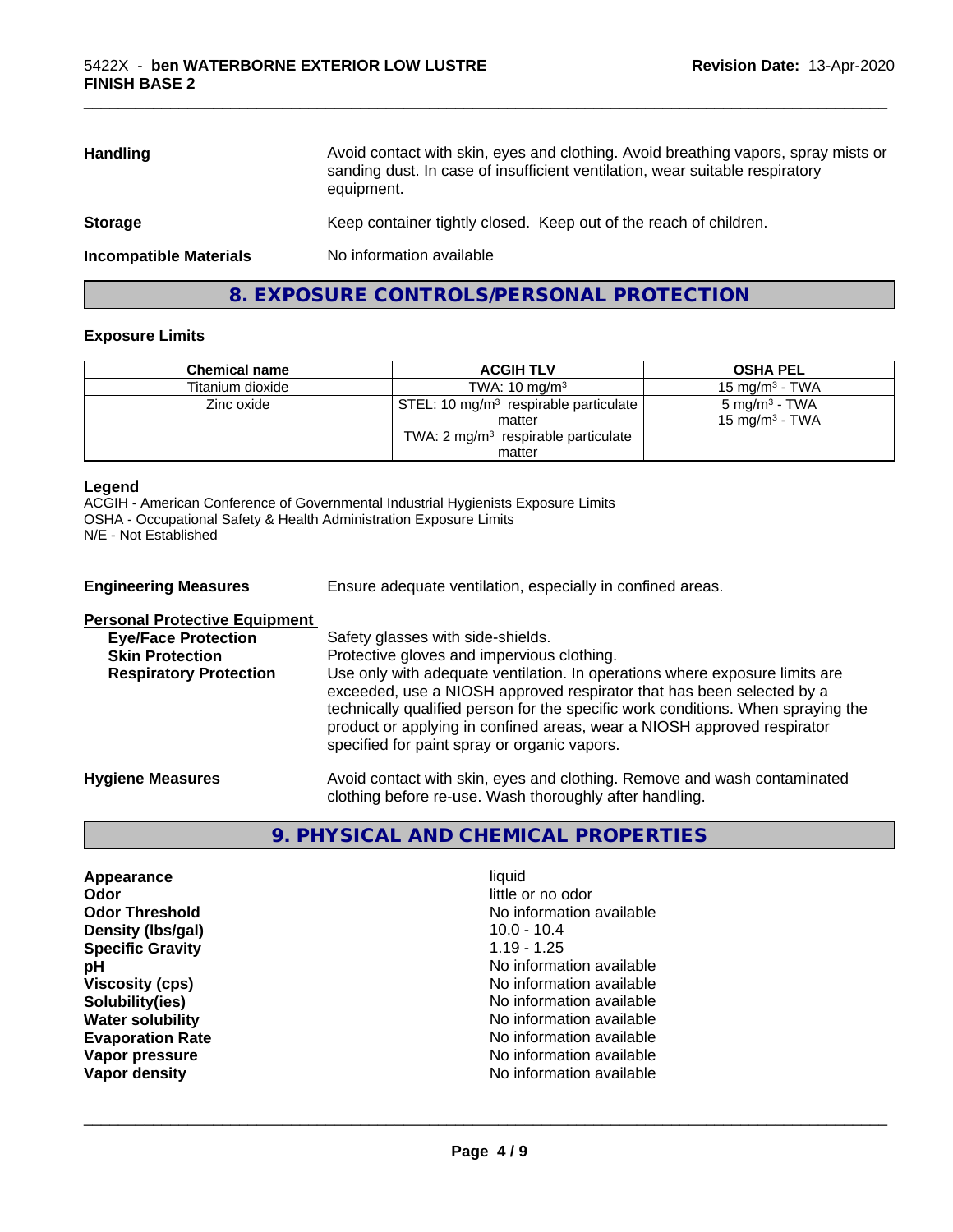| Wt. % Solids                         | $40 - 50$                |
|--------------------------------------|--------------------------|
| Vol. % Solids                        | $30 - 40$                |
| Wt. % Volatiles                      | $50 - 60$                |
| Vol. % Volatiles                     | $60 - 70$                |
| <b>VOC Regulatory Limit (g/L)</b>    | < 50                     |
| <b>Boiling Point (°F)</b>            | 212                      |
| <b>Boiling Point (°C)</b>            | 100                      |
| Freezing point (°F)                  | 32                       |
| <b>Freezing Point (°C)</b>           | 0                        |
| Flash point (°F)                     | Not applicable           |
| Flash Point (°C)                     | Not applicable           |
| <b>Method</b>                        | Not applicable           |
| Flammability (solid, gas)            | Not applicable           |
| <b>Upper flammability limit:</b>     | Not applicable           |
| Lower flammability limit:            | Not applicable           |
| <b>Autoignition Temperature (°F)</b> | No information available |
| <b>Autoignition Temperature (°C)</b> | No information available |
| Decomposition Temperature (°F)       | No information available |
| Decomposition Temperature (°C)       | No information available |
| <b>Partition coefficient</b>         | No information available |
|                                      |                          |

## **10. STABILITY AND REACTIVITY**

\_\_\_\_\_\_\_\_\_\_\_\_\_\_\_\_\_\_\_\_\_\_\_\_\_\_\_\_\_\_\_\_\_\_\_\_\_\_\_\_\_\_\_\_\_\_\_\_\_\_\_\_\_\_\_\_\_\_\_\_\_\_\_\_\_\_\_\_\_\_\_\_\_\_\_\_\_\_\_\_\_\_\_\_\_\_\_\_\_\_\_\_\_

| <b>Reactivity</b>                       | Not Applicable                           |
|-----------------------------------------|------------------------------------------|
| <b>Chemical Stability</b>               | Stable under normal conditions.          |
| <b>Conditions to avoid</b>              | Prevent from freezing.                   |
| <b>Incompatible Materials</b>           | No materials to be especially mentioned. |
| <b>Hazardous Decomposition Products</b> | None under normal use.                   |
| Possibility of hazardous reactions      | None under normal conditions of use.     |

**11. TOXICOLOGICAL INFORMATION**

**Product Information**

#### **Information on likely routes of exposure**

**Principal Routes of Exposure** Eye contact, skin contact and inhalation.

**Acute Toxicity** 

**Product Information** No information available

#### **Symptoms related to the physical,chemical and toxicological characteristics**

**Symptoms** No information available

#### **Delayed and immediate effects as well as chronic effects from short and long-term exposure**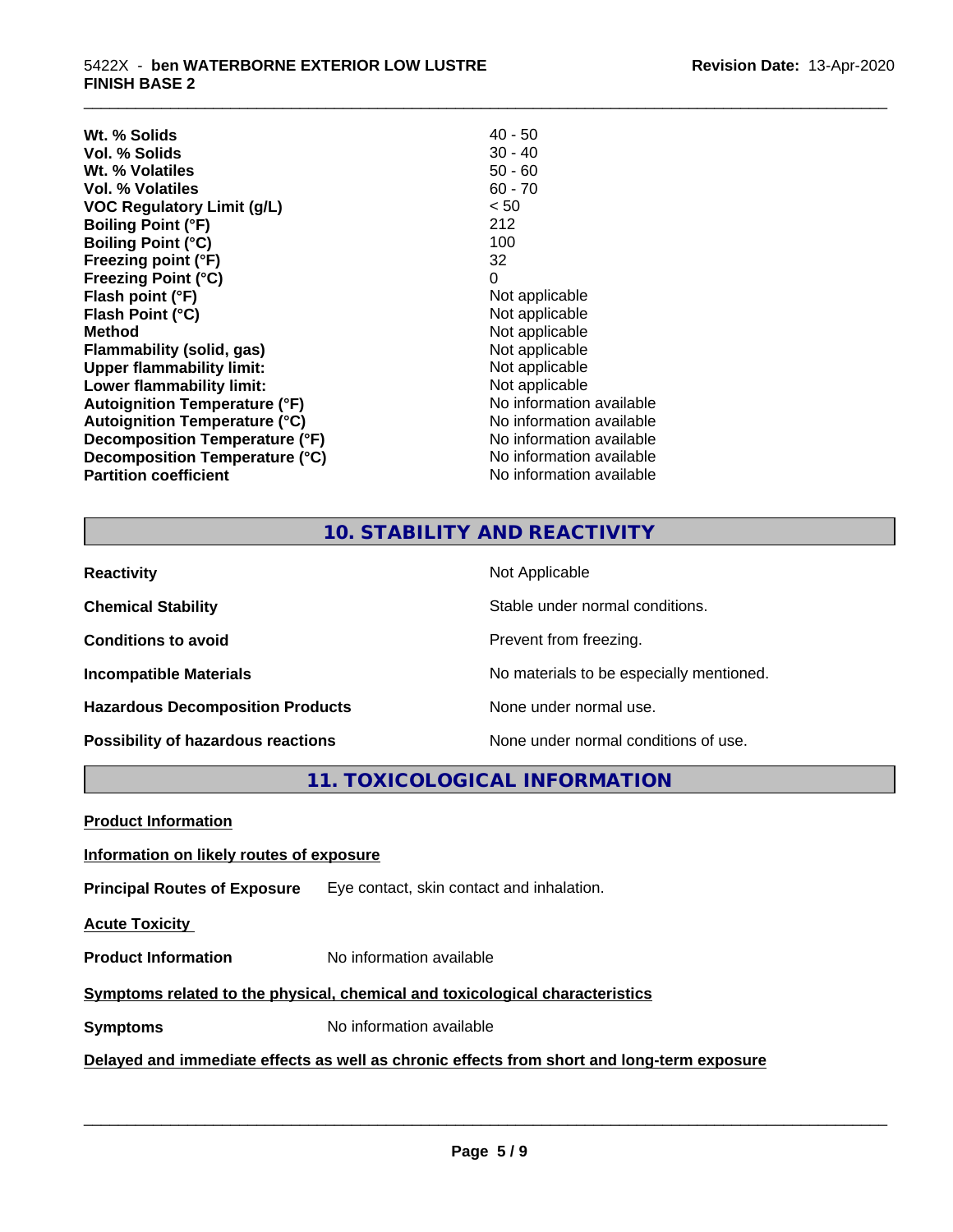| May cause slight irritation.<br>Eye contact<br>Substance may cause slight skin irritation. Prolonged or repeated contact may dry<br><b>Skin contact</b> |  |
|---------------------------------------------------------------------------------------------------------------------------------------------------------|--|
| skin and cause irritation.                                                                                                                              |  |
|                                                                                                                                                         |  |
| May cause irritation of respiratory tract.<br><b>Inhalation</b>                                                                                         |  |
| Ingestion may cause gastrointestinal irritation, nausea, vomiting and diarrhea.<br>Ingestion                                                            |  |
| No information available<br><b>Sensitization</b>                                                                                                        |  |
| No information available.<br><b>Neurological Effects</b>                                                                                                |  |
| Suspected of causing genetic defects.<br><b>Mutagenic Effects</b>                                                                                       |  |
| May damage fertility or the unborn child.<br><b>Reproductive Effects</b>                                                                                |  |
| No information available.<br><b>Developmental Effects</b>                                                                                               |  |
| No information available.<br><b>Target organ effects</b>                                                                                                |  |
| <b>STOT - single exposure</b><br>No information available.                                                                                              |  |
| <b>STOT - repeated exposure</b><br>No information available.                                                                                            |  |
| Other adverse effects<br>No information available.                                                                                                      |  |
| No information available<br><b>Aspiration Hazard</b>                                                                                                    |  |

#### **Numerical measures of toxicity**

**The following values are calculated based on chapter 3.1 of the GHS document**

**ATEmix (oral)** 67509 mg/kg

#### **Component Information**

| Chemical name                         | Oral LD50             | Dermal LD50                         | Inhalation LC50 |
|---------------------------------------|-----------------------|-------------------------------------|-----------------|
| Titanium dioxide                      | $> 10000$ mg/kg (Rat) |                                     |                 |
| 13463-67-7                            |                       |                                     |                 |
| Zinc oxide                            | $> 5000$ mg/kg (Rat)  |                                     |                 |
| 1314-13-2                             |                       |                                     |                 |
| Sodium C14-C16 olefin sulfonate       | $= 2220$ mg/kg (Rat)  | $> 740$ mg/kg (Rabbit)              |                 |
| 68439-57-6                            |                       |                                     |                 |
| Carbamic acid.                        | $>$ 5050 mg/kg (Rat)  | $> 10000$ mg/kg (Rabbit) = 2 g/kg ( |                 |
| [1H-benzimidazol-2-yl-, methyl ester] | $= 6400$ mg/kg (Rat)  | $Rat$ = 8500 mg/kg (Rabbit)         |                 |
| 10605-21-7                            |                       |                                     |                 |

#### **Chronic Toxicity**

#### **Carcinogenicity**

*The information below indicateswhether each agency has listed any ingredient as a carcinogen:.*

| <b>Chemical</b><br>name            | <b>IARC</b>                                | <b>NTP</b> | ດເ⊔າ<br>∪אח |
|------------------------------------|--------------------------------------------|------------|-------------|
|                                    | .<br>クロ<br>Human<br>Possible<br><u>_ _</u> |            | ∟isted      |
| .<br><br>dioxide<br><b>itanium</b> | Carcinogen                                 |            |             |

• Although IARC has classified titanium dioxide as possibly carcinogenic to humans (2B), their summary concludes: "No significant exposure to titanium dioxide is thought to occur during the use of products in which titanium dioxide is bound to other materials, such as paint."

#### **Legend**

IARC - International Agency for Research on Cancer NTP - National Toxicity Program OSHA - Occupational Safety & Health Administration

**12. ECOLOGICAL INFORMATION**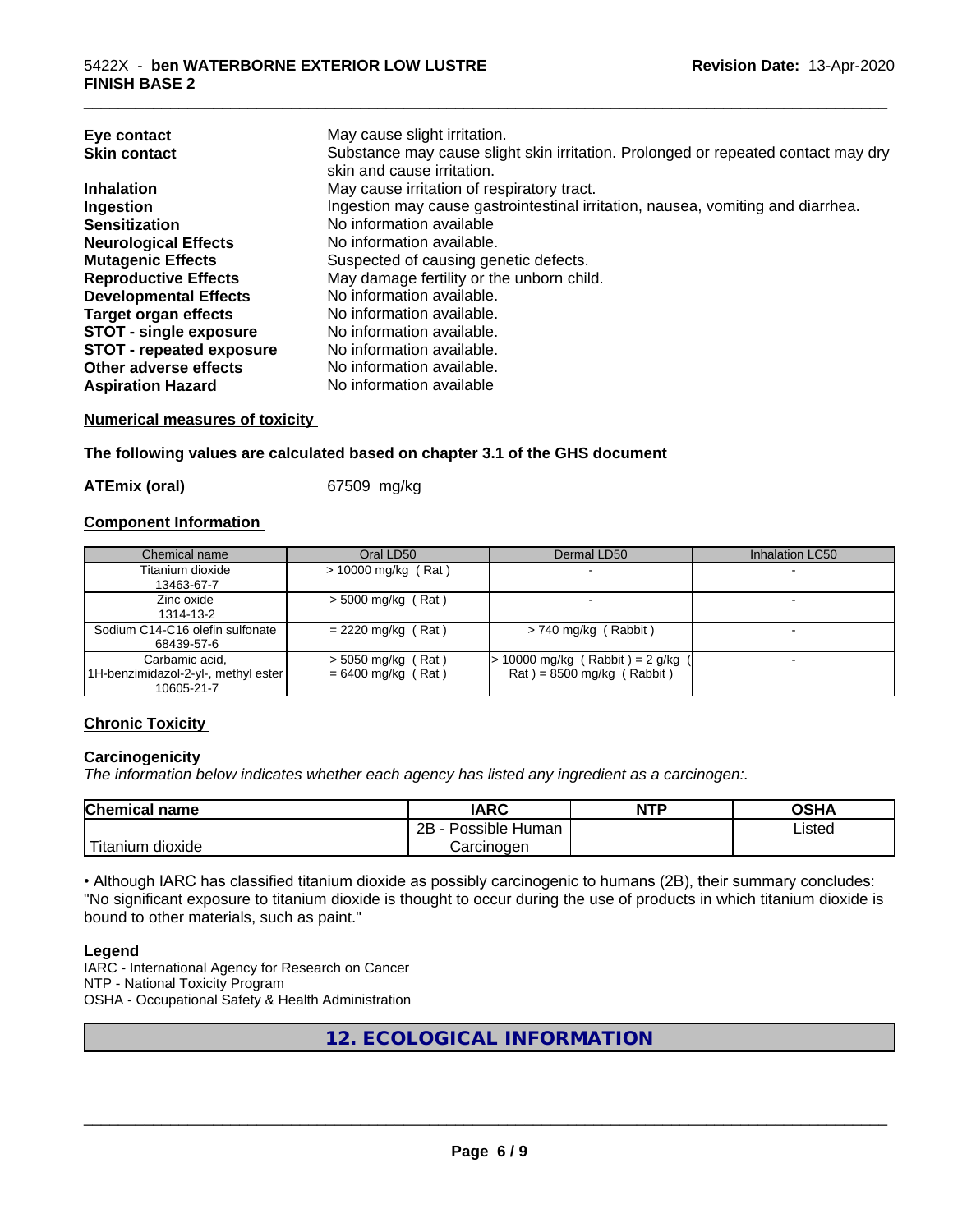#### **Ecotoxicity Effects**

The environmental impact of this product has not been fully investigated.

#### **Product Information**

#### **Acute Toxicity to Fish**

No information available

#### **Acute Toxicity to Aquatic Invertebrates**

No information available

#### **Acute Toxicity to Aquatic Plants**

No information available

#### **Persistence / Degradability**

No information available.

#### **Bioaccumulation**

No information available.

#### **Mobility in Environmental Media**

No information available.

#### **Ozone**

No information available

#### **Component Information**

#### **Acute Toxicity to Fish**

Titanium dioxide  $LC50:$  > 1000 mg/L (Fathead Minnow - 96 hr.) Carbamic acid, 1H-benzimidazol-2-yl-, methyl ester LC50: 1.5 mg/L (Rainbow Trout - 96 hr.)

#### **Acute Toxicity to Aquatic Invertebrates**

Carbamic acid, 1H-benzimidazol-2-yl-, methyl ester LC50: 0.22 mg/L (water flea - 48 hr.)

#### **Acute Toxicity to Aquatic Plants**

No information available

#### **13. DISPOSAL CONSIDERATIONS**

**Waste Disposal Method** Dispose of in accordance with federal, state, and local regulations. Local requirements may vary, consult your sanitation department or state-designated environmental protection agency for more disposal options.

 $\overline{\phantom{a}}$  ,  $\overline{\phantom{a}}$  ,  $\overline{\phantom{a}}$  ,  $\overline{\phantom{a}}$  ,  $\overline{\phantom{a}}$  ,  $\overline{\phantom{a}}$  ,  $\overline{\phantom{a}}$  ,  $\overline{\phantom{a}}$  ,  $\overline{\phantom{a}}$  ,  $\overline{\phantom{a}}$  ,  $\overline{\phantom{a}}$  ,  $\overline{\phantom{a}}$  ,  $\overline{\phantom{a}}$  ,  $\overline{\phantom{a}}$  ,  $\overline{\phantom{a}}$  ,  $\overline{\phantom{a}}$ 

\_\_\_\_\_\_\_\_\_\_\_\_\_\_\_\_\_\_\_\_\_\_\_\_\_\_\_\_\_\_\_\_\_\_\_\_\_\_\_\_\_\_\_\_\_\_\_\_\_\_\_\_\_\_\_\_\_\_\_\_\_\_\_\_\_\_\_\_\_\_\_\_\_\_\_\_\_\_\_\_\_\_\_\_\_\_\_\_\_\_\_\_\_

#### **14. TRANSPORT INFORMATION**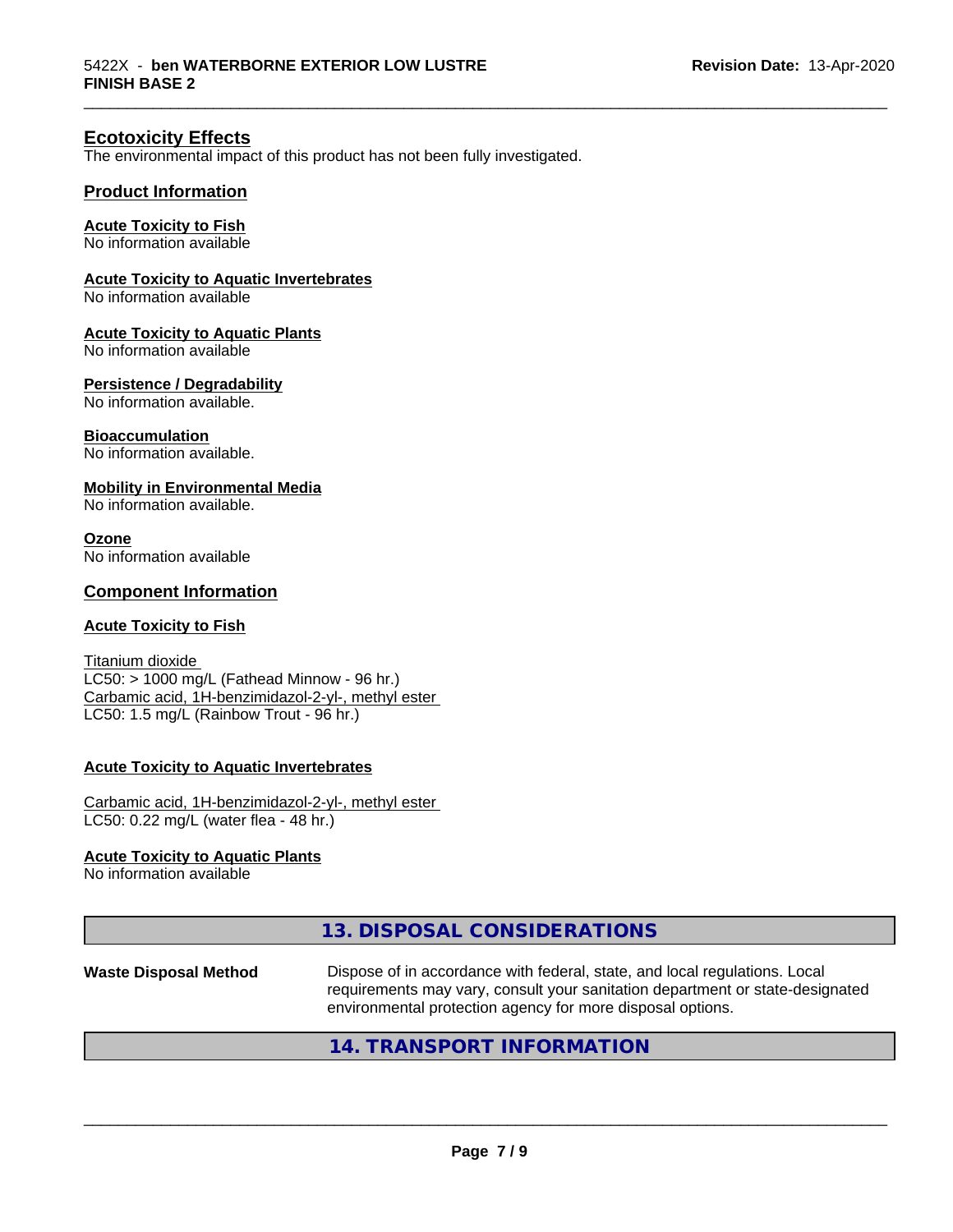| <b>DOT</b>        | Not regulated                     |  |
|-------------------|-----------------------------------|--|
| <b>ICAO/IATA</b>  | Not regulated                     |  |
| <b>IMDG / IMO</b> | Not regulated                     |  |
|                   | <b>15. REGULATORY INFORMATION</b> |  |

#### **International Inventories**

| <b>TSCA: United States</b> | Yes - All components are listed or exempt. |
|----------------------------|--------------------------------------------|
| DSL: Canada                | Yes - All components are listed or exempt. |

#### **Federal Regulations**

| SARA 311/312 hazardous categorization |     |  |
|---------------------------------------|-----|--|
| Acute health hazard                   | Nο  |  |
| Chronic Health Hazard                 | Yes |  |
| Fire hazard                           | Nο  |  |
| Sudden release of pressure hazard     | No  |  |
| Reactive Hazard                       | No  |  |

#### **SARA 313**

Section 313 of Title III of the Superfund Amendments and Reauthorization Act of 1986 (SARA). This product contains a chemical or chemicals which are subject to the reporting requirements of the Act and Title 40 of the Code of Federal Regulations, Part 372:

| Chemical name | CAS No.  | Weight-% | <b>CERCLA/SARA 313</b><br>(de minimis concentration) |
|---------------|----------|----------|------------------------------------------------------|
| Zinc oxide    | 314-13-2 | - 5      |                                                      |

#### **Clean Air Act,Section 112 Hazardous Air Pollutants (HAPs) (see 40 CFR 61)**

This product contains the following HAPs:

*None*

#### **US State Regulations**

#### **California Proposition 65**

**A** WARNING: Cancer and Reproductive Harm– www.P65warnings.ca.gov

#### **State Right-to-Know**

| <b>Chemical name</b>               | Massachusetts | . Jersev<br><b>New</b> | ennsvlvania |
|------------------------------------|---------------|------------------------|-------------|
| . .<br>l itanium<br><b>dioxide</b> |               |                        |             |
| $- \cdot$<br>Zinc oxide            |               |                        |             |